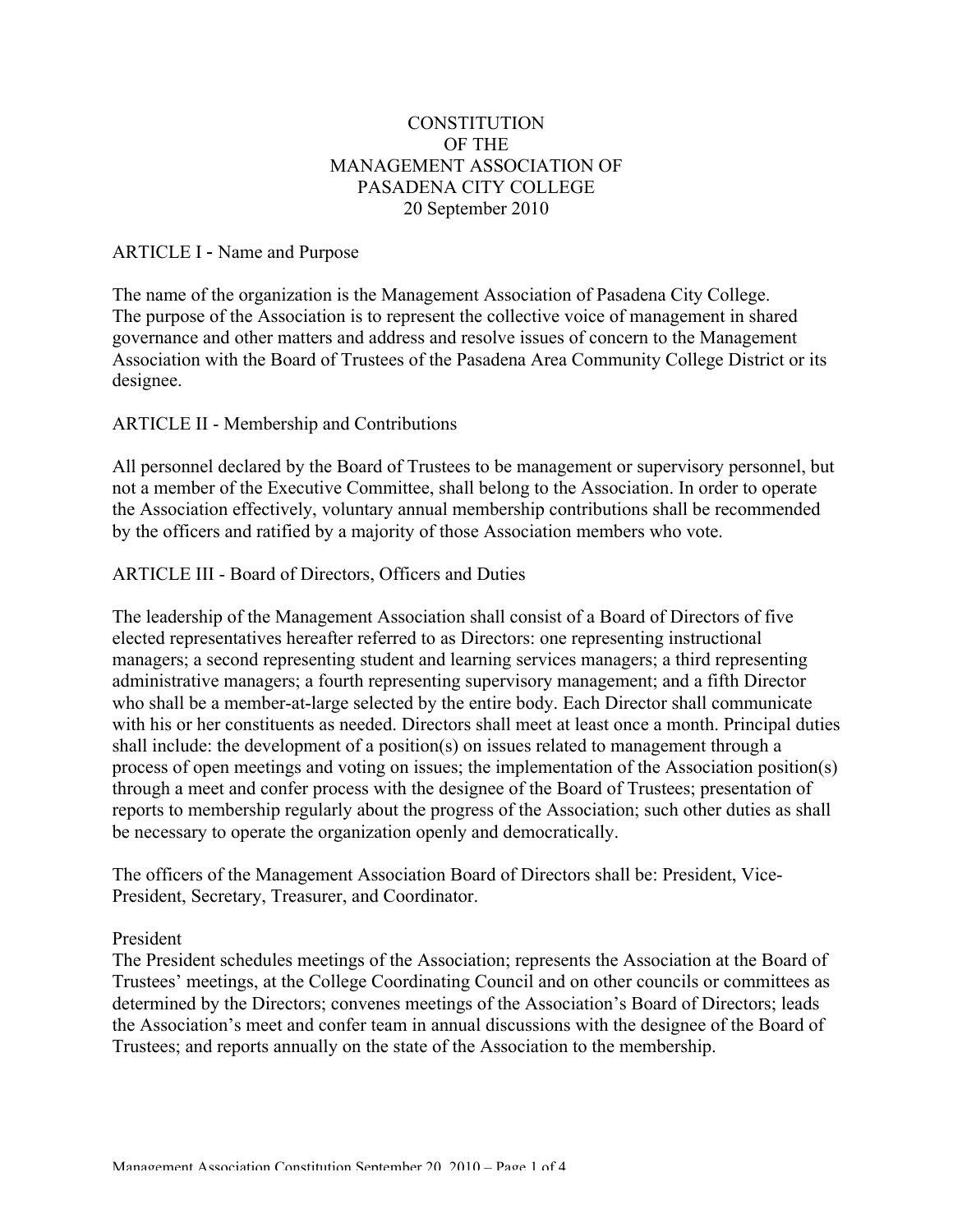#### Vice-President

The Vice-President shall serve in the absence of the President and performs other duties as directed by the President.

### Treasurer

The Treasurer maintains all financial records of the Association; receives and deposits operating funds; disburses payments for Association expenses and handles any other financial matters on behalf of the Association; shall make a monthly financial report to the Directors and at least annually to the membership.

### Secretary

The Secretary maintains the business records, and the attendance records of all meetings, supervises the voting process during meetings of the Association and the Association's Board of Directors; and performs other duties as directed by the President.

### Coordinator

The Coordinator facilitates the tracking of Committee assignments, conference attendance by members and performs other duties as directed by the President.

ARTICLE IV - Director's Term of Office, Nomination, Election, Filling of Vacancies and Fulfillment of Responsibility

The term of office shall be three years. A person shall not serve as Director more than two full consecutive terms for the same constituent group.

Elections shall be held every three years, commencing:

| administrative managers                | 2008 |
|----------------------------------------|------|
| instructional managers                 | 2007 |
| student and learning services managers | 2006 |
| supervisory managers                   | 2007 |
| at-large                               | 2008 |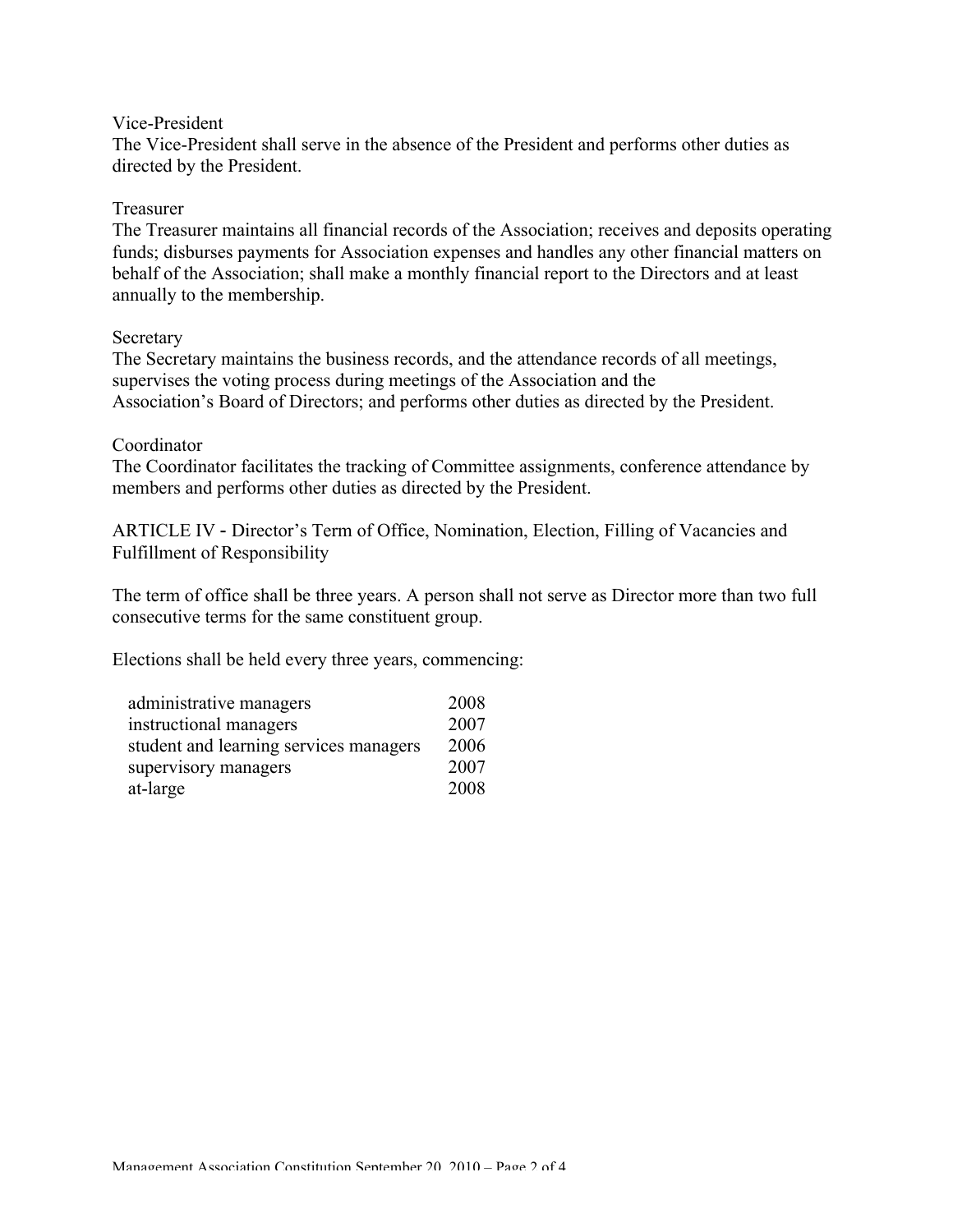Nominations for Directors shall be sought by notice to members of the group eligible each year asking for volunteers and/or nominations. Every person so nominated shall be placed on the ballot. A majority of votes shall determine the person elected. Secret balloting shall be conducted by a dual envelope mail procedure. The President shall appoint a non-running Director to convene the Elections Committee consisting of three (3) members and shall act as an ex officio member of the Committee.

If a Director resigns his/her position as Director, the President, shall initiate an election within no less than six weeks.

A Director may be charged with failure to fulfill the responsibilities of his/her position as Director by majority vote of the other Directors, who shall arrange for a confidence vote among his or her constituency within no less than six weeks. If a majority of the constituency votes no confidence, the Director shall be removed from office. If a Director is so removed, the President, shall initiate an election within no less than six weeks.

Officers of the Management Association shall be chosen annually from among the Directors and ratified by the membership annually. A Director cannot hold the same officer position for more than three (3) consecutive annual terms.

ARTICLE V - Standing Rules

The Directors shall establish Standing Rules in writing for handling additional Association business. These shall be reviewed annually.

ARTICLE VI - General Membership Meetings

The Association shall meet at least once each semester and each intersession. One of the meetings will be the Annual Meeting to be held in July in a retreat format. In addition to these meetings, the Association may choose to meet during the Management Team Retreats. These meetings shall be open to all members of the Association.

ARTICLE VII - Committees and Representation

For the purposes of shared governance, the representatives to the College Coordinating Council shall be the President, the Vice-President and one additional Director. The Directors shall seek and select volunteers to represent the Management Association on various other shared governance committees, councils, taskforces and working groups.